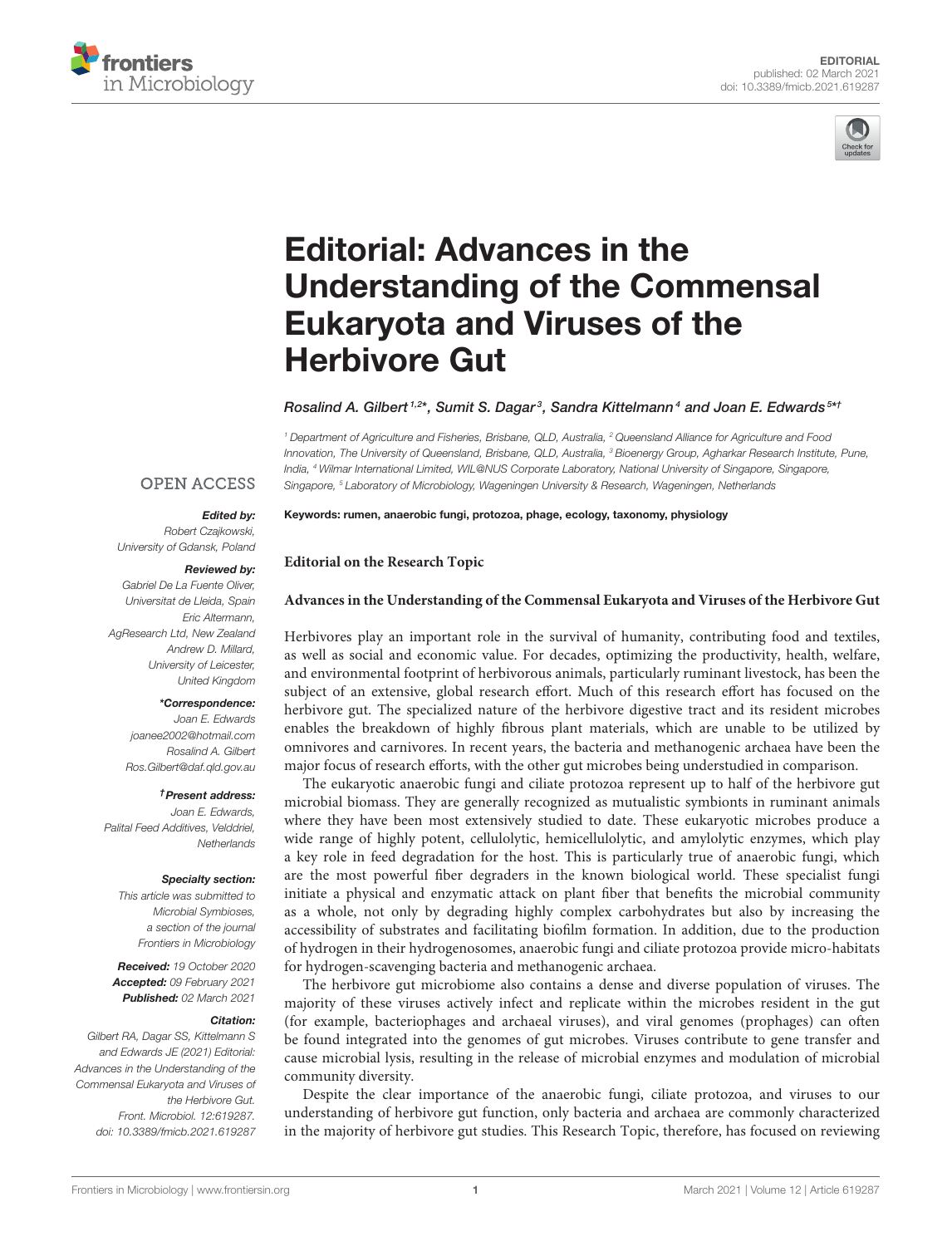current knowledge and reporting original research and technical advances in our understanding of the roles of commensal eukaryotes (anaerobic fungi and ciliate protozoa) and viruses in the herbivore gut.

Historical and current research, along with future perspectives, were detailed in three comprehensive reviews [focused on anaerobic fungi \(Hess et al.\), ciliate protozoa \(Firkins](https://doi.org/10.3389/fmicb.2020.00123) et al.) and viruses [\(Gilbert et al.\)](https://doi.org/10.3389/fmicb.2020.00450). Each of these reviews represents a collaborative effort, drawing on contributions from multiple international research groups. Therefore, they provide a unique snapshot of collective knowledge for each of the respective microbial taxa. These reviews also provide a valuable learning resource, although of particular note is the extensive image library of rumen protozoa [\(https://ansci.osu.edu/our-people/](https://ansci.osu.edu/our-people/jeffrey-l-firkins) [jeffrey-l-firkins\)](https://ansci.osu.edu/our-people/jeffrey-l-firkins). This library was collated by the laboratory of Burk Dehority and has been made available electronically to aid researchers in understanding protozoal morphology for evaluation and identification purposes [\(Firkins et al.\)](https://doi.org/10.3389/fmicb.2020.00123).

Interactions between the anaerobic fungus Pecoramyces sp. F1 and methanogenic archaea were comprehensively investigated using multiple molecular-based approaches (genomic, transcriptomic and proteomic) by [Li et al.](https://doi.org/10.3389/fmicb.2019.00435) These tools allowed the authors to provide a detailed mechanistic understanding of the metabolism of the anaerobic fungus-methanogen syntrophic co-culture.

Metatranscriptomics and protein expression techniques were used to show that rumen protozoa produce several carbohydrateactive enzymes (i.e., glycosyl hydrolases 5 and 11, polysaccharide lyases, deacetylases, and xylanases) as well as enzymes active against pectin, mannan and chitin [\(Williams et al.\)](https://doi.org/10.3389/fmicb.2020.00720). Therefore, this study highlighted the predatory capacity of ruminal protozoa as well as the significant contribution these eukaryotes make to carbohydrate breakdown and fermentation in the rumen.

A significant gap in current knowledge of gut viruses was addressed by the isolation and sequencing of novel viruses (phages) infecting the rumen bacterial genus Butyrivibrio [\(Friedersdorff et al.\)](https://doi.org/10.3389/fmicb.2020.01588). In addition to this new fundamental knowledge, the addition of sequences for rumen-sourced phage isolates to publicly available sequence databases represents an important and essential step forward for the research community. This will increase the accuracy of viral gene taxonomic and functional annotation, facilitating future advances in the understanding of gut viral communities.

Original research and technical perspectives were provided by two studies investigating the use of alternative techniques for determining the taxonomy and ecology of anaerobic fungal [\(Edwards et al.\)](https://doi.org/10.3389/fmicb.2019.02370) and protozoal communities [\(Cedrola et al.\)](https://doi.org/10.3389/fmicb.2019.02967) in the herbivore gut. Both these studies provided guidance for researchers unfamiliar with the technologies used, and highlighted the challenges and opportunities associated with the study of these specialist eukaryote communities.

As well as reviewing and advancing our understanding of eukaryota and viruses in the herbivore gut, the compilation of the published articles in this e-book, highlights the significant and inspirational efforts made by several research groups, particularly those who focused on the early studies of anaerobic fungi [Professor Colin Orpin and the late Professor Anthony (Tony) Trinci] and protozoa (the late Professor Burk Dehority). The ground-breaking work of Colin Orpin in the early 1970's was a paradigm shift in the understanding of fungal biology, as until his work, all fungi were believed to respire aerobically [\(Orpin, 1975,](#page-2-0) [1984;](#page-2-1) [Mountfort and Orpin,](#page-2-2) [1994\)](#page-2-2). From a long career commencing in the 1960's, Tony Trinci also significantly contributed to current understanding of both anaerobic fungi and mycology in general, exploring fungal physiology, enzymology and providing the conceptual foundations of fungal multicellular growth [\(Trinci, 1974;](#page-2-3) Lowe et al., [1987;](#page-2-4) [Trinci et al., 1994\)](#page-2-5). Between 1957 and 2013, Burk Dehority pioneered methodology and research into the synergism of prokaryotic and eukaryotic microbial species for the digestion of plant fiber [\(Dehority, 1984,](#page-2-6) [1993,](#page-2-7) [2003\)](#page-2-8). He shed light onto the vast diversity, function, and beauty of ciliate protozoa, in both domesticated and non-domesticated herbivorous animals, and described no less than 21 new species.

While many historical, current and new advances are detailed in this e-book, collectively this body of work emphasizes the urgent need to adopt more holistic approaches to the study of the herbivore gut microbiome. Only then can the complex interactions within the herbivore gut microbiome be better understood, facilitating the development of novel and sustainable approaches to benefit the nutrition and health of the host animal, whilst mitigating the ecological impact and environmental footprint of livestock-based agriculture.

# AUTHOR CONTRIBUTIONS

All authors listed have made a substantial, direct and intellectual contribution to the work, and approved it for publication.

# FUNDING

SD would like to acknowledge the Department of Biotechnology, Government of India for the financial support (Project No. BT/PR15694/PBD/26/506/2015). JE would like to acknowledge financial support from the European Union's Horizon 2020 research and innovation programme under the Marie Sklodowska-Curie scheme (Grant No. 706899).

# ACKNOWLEDGMENTS

We wish to thank all the authors who have contributed their knowledge, ideas, and original research findings in order to make this e-book possible. We also wish to thank the manuscript reviewers involved for their time, effort and constructive inputs.